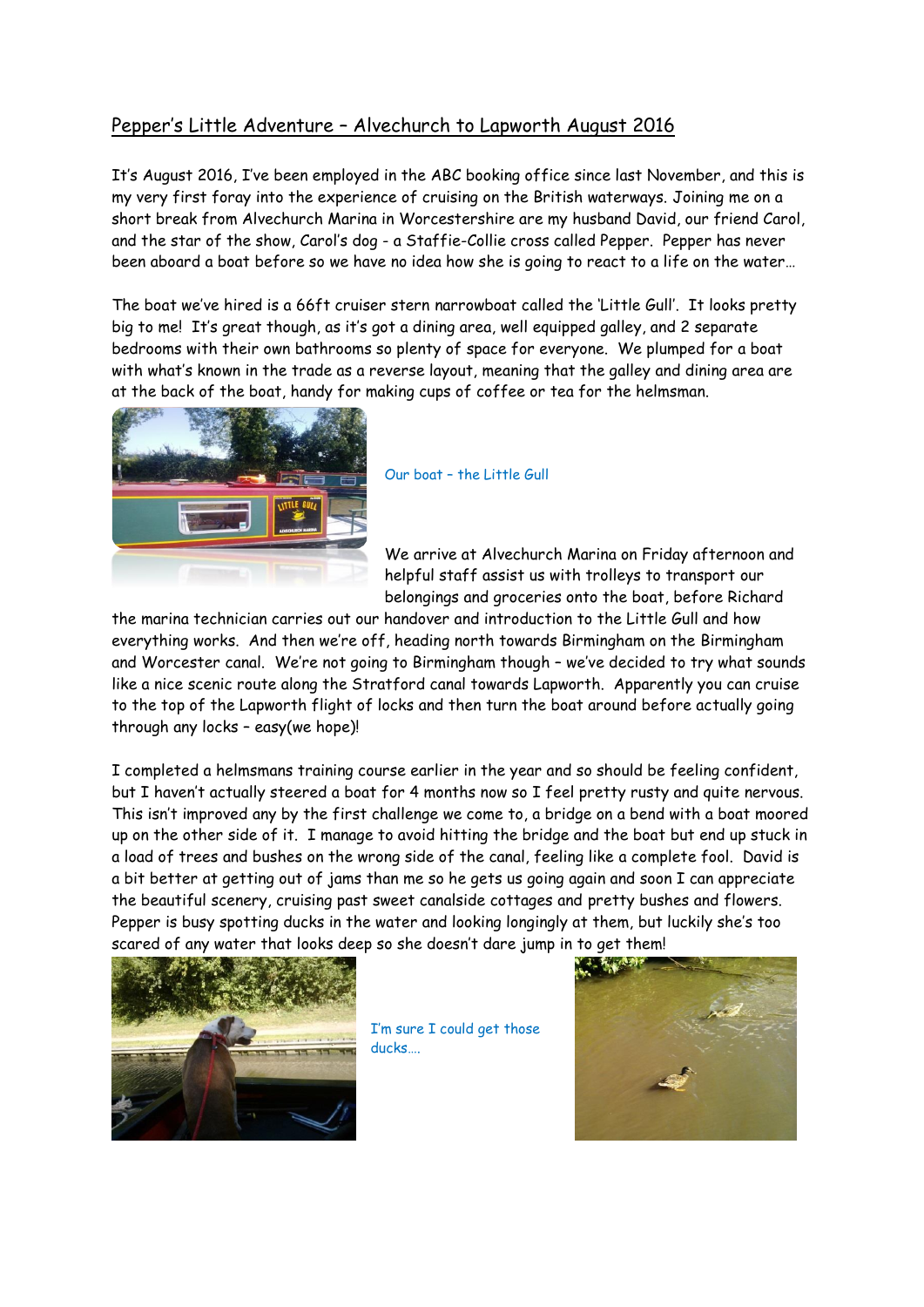After just over an hour, we arrive at the Hopwood House pub and decide to moor up just before Bridge 67 and have our evening meal there. They don't allow dogs in the pub so we have to eat outside but it's a lovely day so that's no hardship. Being a sports enthusiast I try to watch the Rio Olympics on our tv but discover that we are in a spot with no reception. Never mind, you

don't really go on a canal boat holiday to watch tv so I'm not too upset about it.

## Spot the canal boat underneath the pub name!

Overnight we discover that we didn't pick the best place to moor up as there is a service road alongside us and lorries start driving down it early in the morning! Turns out that if we had carried on under Bridge 67 we could



have moored up on the other side in a much quieter spot, but you live and learn….we also discover while moored up that Pepper seems to have an aversion to strange men – every time a man walks past our boat she starts barking at them, but if women walk past she's not at all bothered. Weird….

Saturday morning it's drizzling outside so we fortify ourselves with sausage sandwiches, including a special sausage for Pepper, then at 9am on the dot we cast off and are on our way again. David and I have been taking it in turns to be at the tiller and it happens to be my turn when we approach the enormous Wast Hills tunnel. Built in the 18<sup>th</sup> century, 2493metres long and taking just under an hour to get through, it's one of the longest canal tunnels in the country. I'm very proud of myself when I manage to steer us all the way through and only bump the wall once. I was lucky though, we didn't meet anybody coming the other way! And another piece of luck is that we come out of the tunnel into glorious sunshine.



Wow! We weren't expecting that!



Soon we approach Kings Norton junction in the canal – we know that we need to turn off right onto the Stratford canal, but even if we didn't there is a helpful signpost at the junction. Turning is a strange experience; it seems for ages as if the boat isn't going anywhere but we think this must be due to the effect of two canals meeting each other and creating a cross current, as another boat on the other side of the canal seems to be similarly dawdling to us and eventually we all get going and carry on our respective ways. Shortly after turning we come to an interesting old structure which turns out to be the Lifford Lane guillotine stop lock. Constructed in the early  $19<sup>th</sup>$  century, this is now a Grade II listed building and is the only guillotine gated stop-lock on a canal. It isn't in use anymore but consists of two black wooden 'guillotines' suspended over the water which used to drop down to stop the water from one canal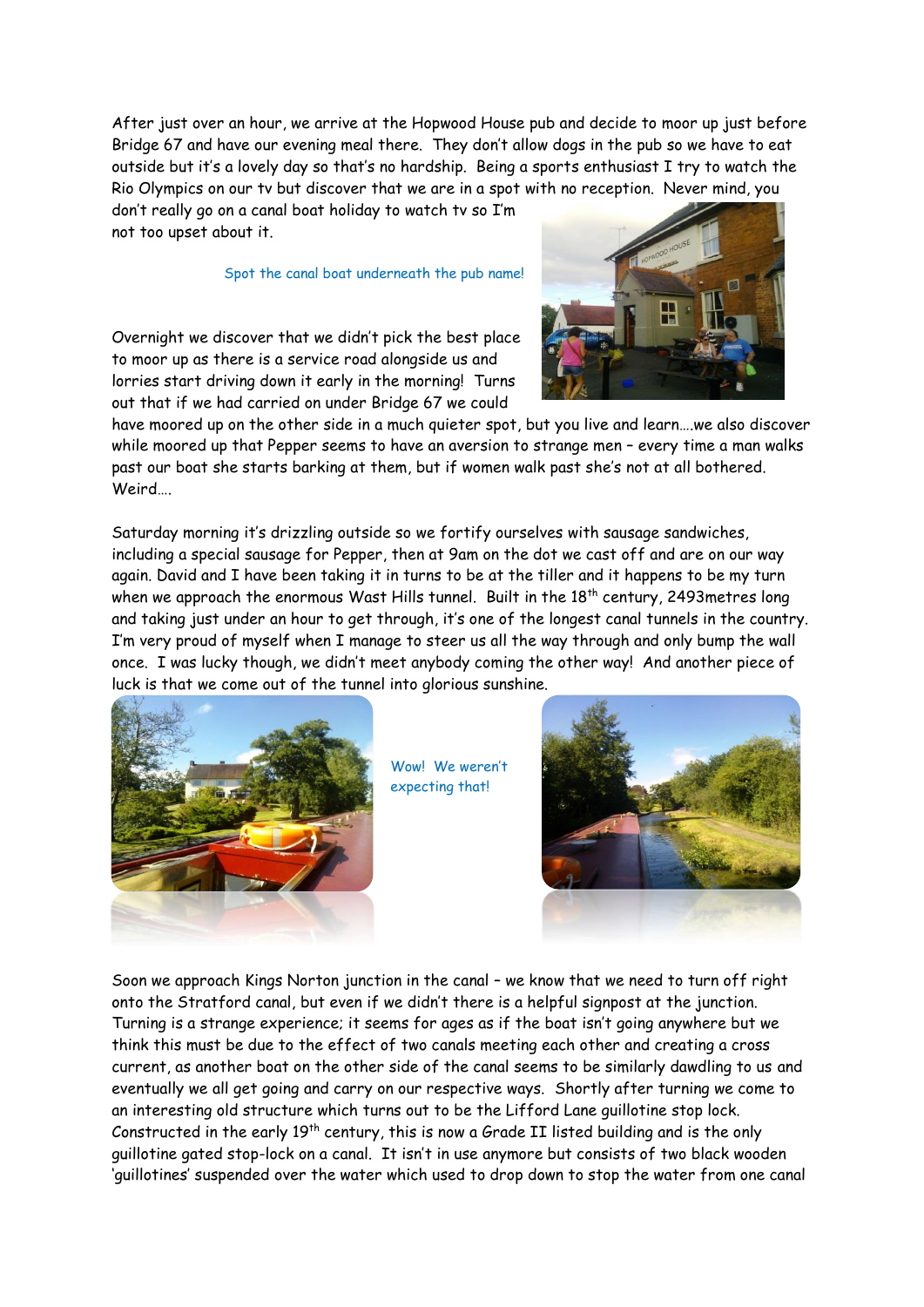affecting the water level in the other. Makes me smile when, just after passing through, a slightly worried man in a boat coming the other way looks at it and asks me "what's that?" He looks a bit scared…..



We've got the canal to ourselves…

After a while just enjoying the peace and calm of the canal and spotting ducks, herons and even a kingfisher, we find a quiet spot to moor up for lunch. We've brought the makings of a buffet lunch so it's easy to just lay it all out on our dining table and help ourselves. We've got good television reception too so spend half an hour catching up on the Olympics(for anyone reading this in years to come, 2016 was the year when we won 67 medals and the world's eyes were on Usain Bolt and Mo Farah).

After lunch, I'm thinking it would be nice to top up the water supply on the boat to make sure we've got plenty for showers etc. There are ample water points along the canal and it's easy to connect them to your boat(you are shown where on your handover), and we find one just before Bridge 19. Having done that I'm happy we won't need to top up again and we cruise on towards our next attraction, the Shirley Drawbridge and public house. Here I hop off the boat and experience a feeling of power as I use our British Waterways key to stop all the traffic, raise the road and keep all the motorists waiting while David steers the Little Gull through. The car drivers are all very patient as we pass through underneath the drawbridge and I make sure I've

lowered the road again and raised the barriers before getting back on the boat.

## The road is officially open again, and we are on our way.



After Shirley our thoughts turn to whether to turn the boat tonight for our return journey, or leave it

until tomorrow morning. The consensus is to turn tonight, just in case we have any difficulty as it's the first time any of us has tried to turn a 66ft boat without a trainer telling us what to do and we know the winding hole is only 70ft long so not much room for manoeuvre. We negotiate a hydraulic bridge that we need to use our windlass to open, and then start our turn in the winding hole just after Bridge 27. For the uninitiated, this is how the RYA Inland Waterways Handbook describes how to turn in a winding hole:

"Always put the bow into the winding hole never the stern, otherwise you will damage the prop. Push the tiller over and start turning into the winding hole.

Glide gently up to the deepest part, applying reverse to stop with the bows resting gently on the bank.

Now apply revs in forward gear with the tiller pointing the way you want to go.

The stern will motor across to the other side of the winding hole.

Push the tiller the other way and reverse off until you are clear. As before, if you can use prop effect it will help you turn."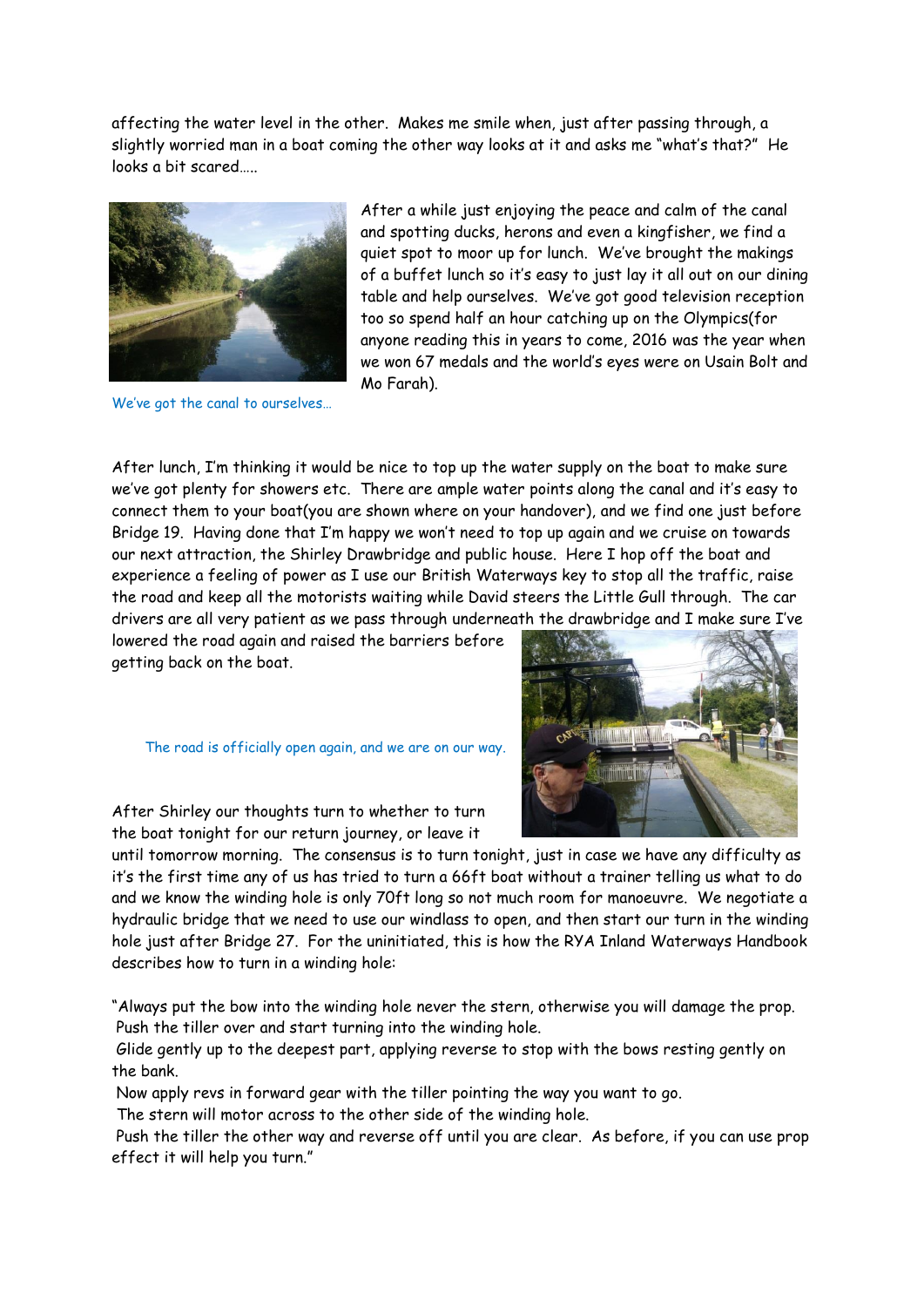I'm ashamed to say that we ignore this brilliant advice, spend what seems like half an hour getting nowhere and eventually get the boat turned with the help of David pulling it round by the rope, looking a bit like a farmer leading a reluctant donkey. A passer-by walks past along the towpath in the middle of it all but he makes no comment so maybe he doesn't realise just how inept we are. Or perhaps he does but he doesn't want to embarrass us. Or perhaps he's in a world of his own and totally oblivious to our plight. Then again, he could be all too well aware and chuckling away to himself. Oh dear, my imagination is getting out of hand with all the possibilities, let's just forget all about him.



Anyway, recovered from our traumatic experience, we happily carry on back up the Stratford canal to the Wharf Tavern at Hockley Heath. This time we find a quiet and traffic-free spot to moor up just beyond a few other boats, and head off hungrily for our tea. Great news! The Wharf is dog friendly and we are all able to dine indoors. Pepper decides she is exhausted after all the excitement

of imaginary duck chasing and promptly

stretches herself out for a snooze, but her peace is short-lived as she proves immensely popular with some of the other customers and they all want to fuss her and tell her what a lovely dog she is. She knows that, but it's always nice to make sure everybody else does too.

Leave me alone, I'm trying to have a nap…



After our meal we are all ready for an early night, but we do catch up with the Olympics on our tv and find out that Andy Murray is through

to the final(he won) and the GB women won the cycling team pursuit and broke the World Record! We have a couple of gin and tonics to celebrate such momentous achievement before heading off to our comfy beds.

Sunday morning we discover a handy convenience store plus a post box near the Wharf Tavern so we can get the Sunday papers before casting off for the cruise back to Alvechurch. The

weather's not as sunny as yesterday but it doesn't stop us enjoying the scenic cruise, especially now we feel more confident at the tiller than when we started. We pass a colourful steam powered narrowboat coming in the opposite direction and I manage to get a photo of it before it goes out of view.

It's like going back in time..